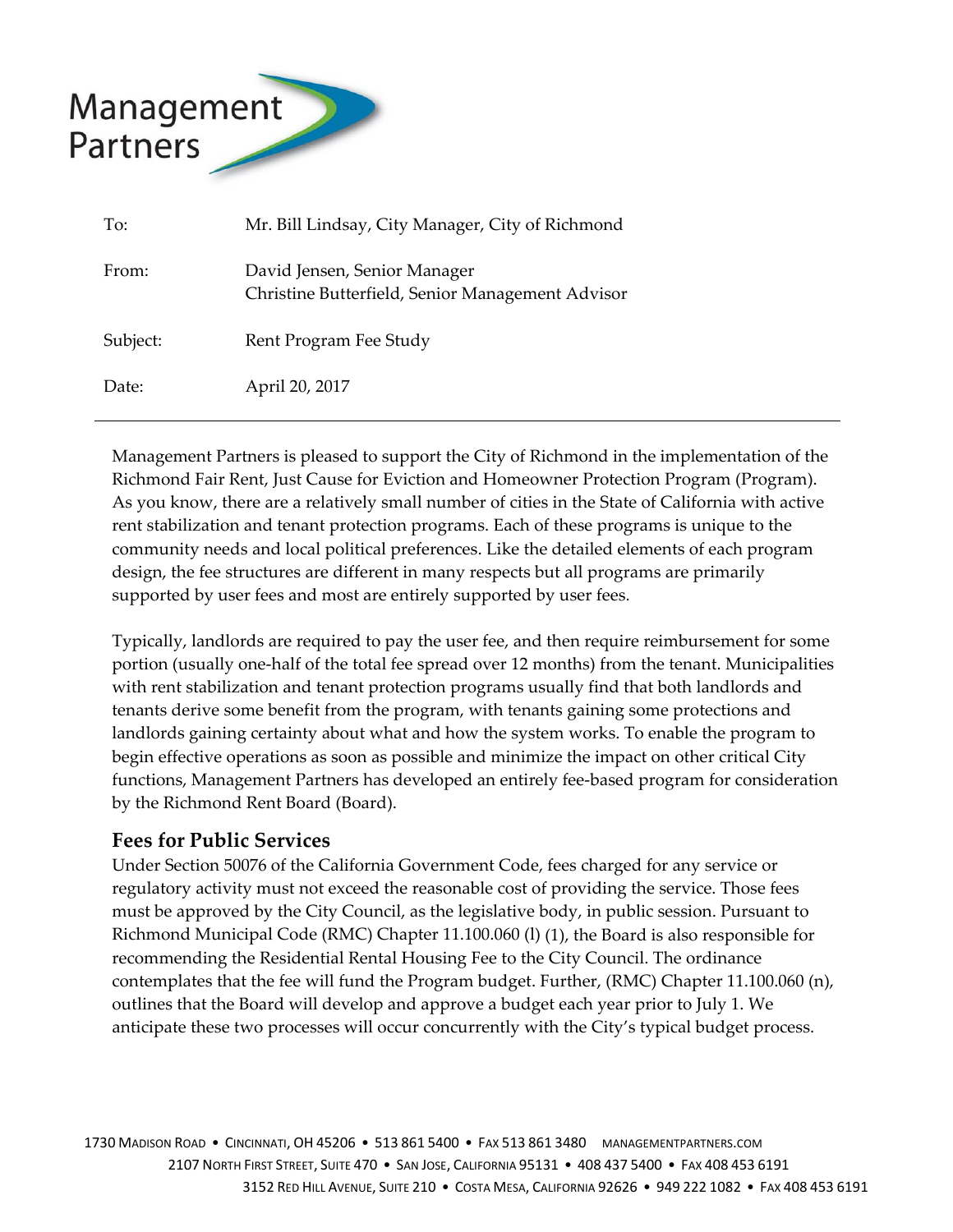#### *Structure of the Fee Program*

In terms of methodology the fee structure must comply with the requirements of Section 50076. Following our review of the Richmond Fair Rent, Just Cause for Eviction and Homeowner Protection Ordinance, there are two broad classes of beneficiaries of the program. The first are the landlords and tenants of multiple family units built prior to 1995 that are eligible for local rent stabilization controls under the Costa‐Hawkins Act. Those tenants will receive rent protections under the ordinance, and landlords will obtain certainty about how rent adjustments may be made. The second, larger group, includes all tenants who are provided with Just Cause for Eviction and other protections as defined by City ordinances, with concomitant benefits to tenants and landlords. In addition, the Board is charged under the Ordinance with tracking changes in tenancy and terms of tenancy, ensuring proper notice has been delivered as required by the Ordinance and state statutes, and other duties related to the payment of related rental housing fees, and support for landlords and tenants in complying with the statutes.

Therefore, we propose a fee structure that captures these categories of beneficiaries along with the administrative activities and public education necessary to implement the Program. As such, the fee structure will include three layers or components. Each component is linked to the cost of the underlying services. As depicted in Figure 1, Management Partners proposes the following:

- *Program Administration Layer.* The costs included in this component are the base costs of the program, staff support provided to the Board, and outreach and education activities.
- *Terminations Layer.* This layer includes administration of tenant termination related reports, petitions, and other landlord/tenant issue resolution processes not related to rent stabilization.
- *Rent Stabilization Layer.* The final layer offsets the cost of collecting rent information, monitoring changes in rents, supporting the Annual General Adjustment and rent increase and decrease petition processes.

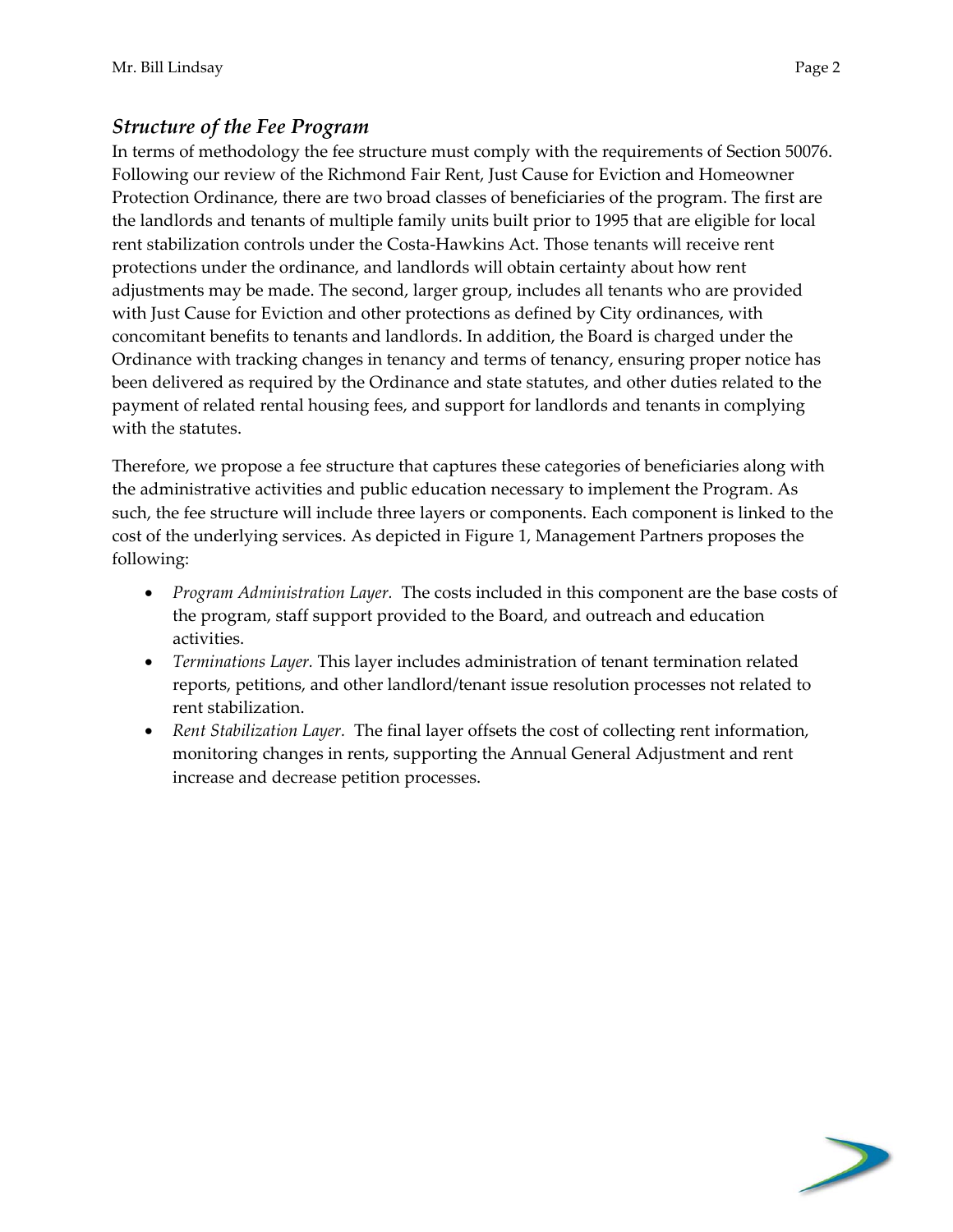



Using this model, Management Partners proposes a startup fee consisting only of the base startup costs be implemented in FY 2016‐17, covering operations over the period from January through June 2017. In addition, the fee includes development of an operating reserve of 17% and risk reserve of 8%. The Government Finance Officers' Association recommends an operating reserve of 17% as a best practice, the Risk Reserve was recommended to provide a reserve base for future challenges to the Ordinance or Board policies. That fee is applied equally to all rental units. The total startup budget of \$1,098,596 spread over the City's 24,797 total rental units corresponds to a fee of \$44.30 per unit.

In FY 2017‐18, the Program will operate for a full 12‐month period. During that time, the Board will recruit and appoint an executive director and other necessary staff. The City of Richmond staff recommend a budget of \$2,123,080 for FY 2017‐18. The fee layers and estimates of the units to which the fees are applied are shown in Table 1 below.

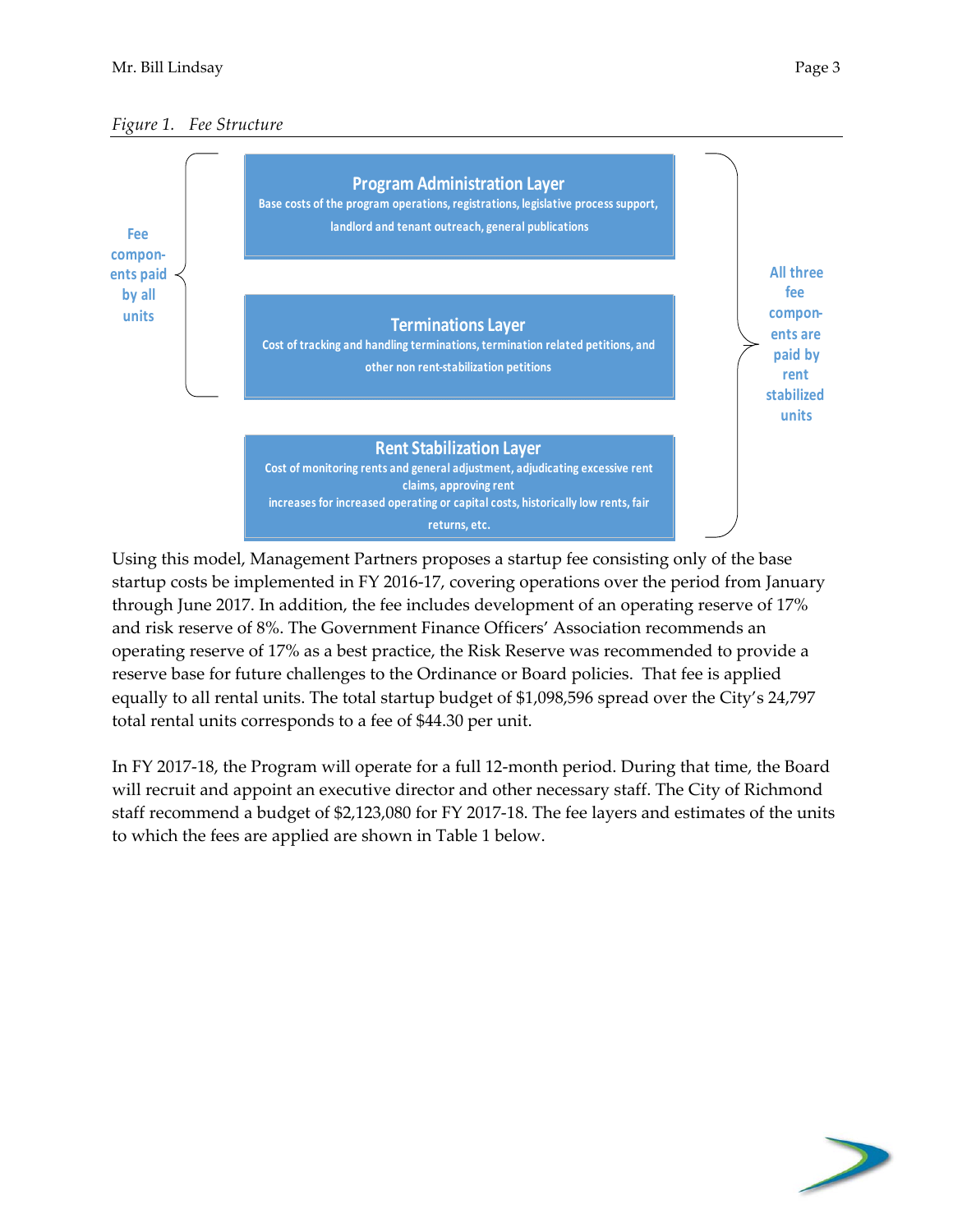|                                                      | <b>Applicable</b><br><b>Units</b> | <b>Exempt</b><br><b>Units</b> | <b>Units</b><br><b>Applied</b> | <b>Proposed</b><br><b>Fees</b> | <b>Budget</b> |             |  |  |  |  |  |
|------------------------------------------------------|-----------------------------------|-------------------------------|--------------------------------|--------------------------------|---------------|-------------|--|--|--|--|--|
| <b>FEES</b>                                          |                                   |                               |                                |                                |               |             |  |  |  |  |  |
| <b>Units Subject to Rent</b><br><b>Stabilization</b> | 10,469                            |                               | 10,469                         | \$101.24                       | \$1,059,904   |             |  |  |  |  |  |
| <b>All Rental Units</b>                              | 24,797                            |                               | 24,797                         | \$42.88                        | \$1,063,176   |             |  |  |  |  |  |
|                                                      |                                   |                               |                                | <b>Total Fee Revenue</b>       | \$2,123,080   |             |  |  |  |  |  |
|                                                      |                                   |                               | <b>EXPENDITURES</b>            |                                |               |             |  |  |  |  |  |
|                                                      |                                   |                               |                                | <b>Personnel Expenses</b>      |               | \$798,878   |  |  |  |  |  |
|                                                      |                                   |                               |                                | <b>Operating Expenses</b>      |               | \$899.586   |  |  |  |  |  |
|                                                      |                                   |                               |                                | <b>Reserves</b>                |               | \$424,616   |  |  |  |  |  |
|                                                      |                                   |                               |                                | <b>Total Expenditures</b>      |               | \$2,123,080 |  |  |  |  |  |

*Table 1. 2018 Proposed Budget and Fees*

#### *Other Rental Housing Services: Tax and Fees*

In addition to the Program fee (i.e., Rental Housing Fee), the City of Richmond provides additional services to rental housing business operators that also require cost recovery fees. These include the business license tax, rental housing safety inspections, and fire inspections. Section 11.100.060 (l) of the ordinance requires that landlords pay these fees to comply with the program and before any petition for a rent increase can be heard. City staff are working on integrating the Program fee with the due dates of the other rental housing operator programs and fees so landlords receive a single bill. Doing so will be more convenient for landlords and more efficient for City operations.

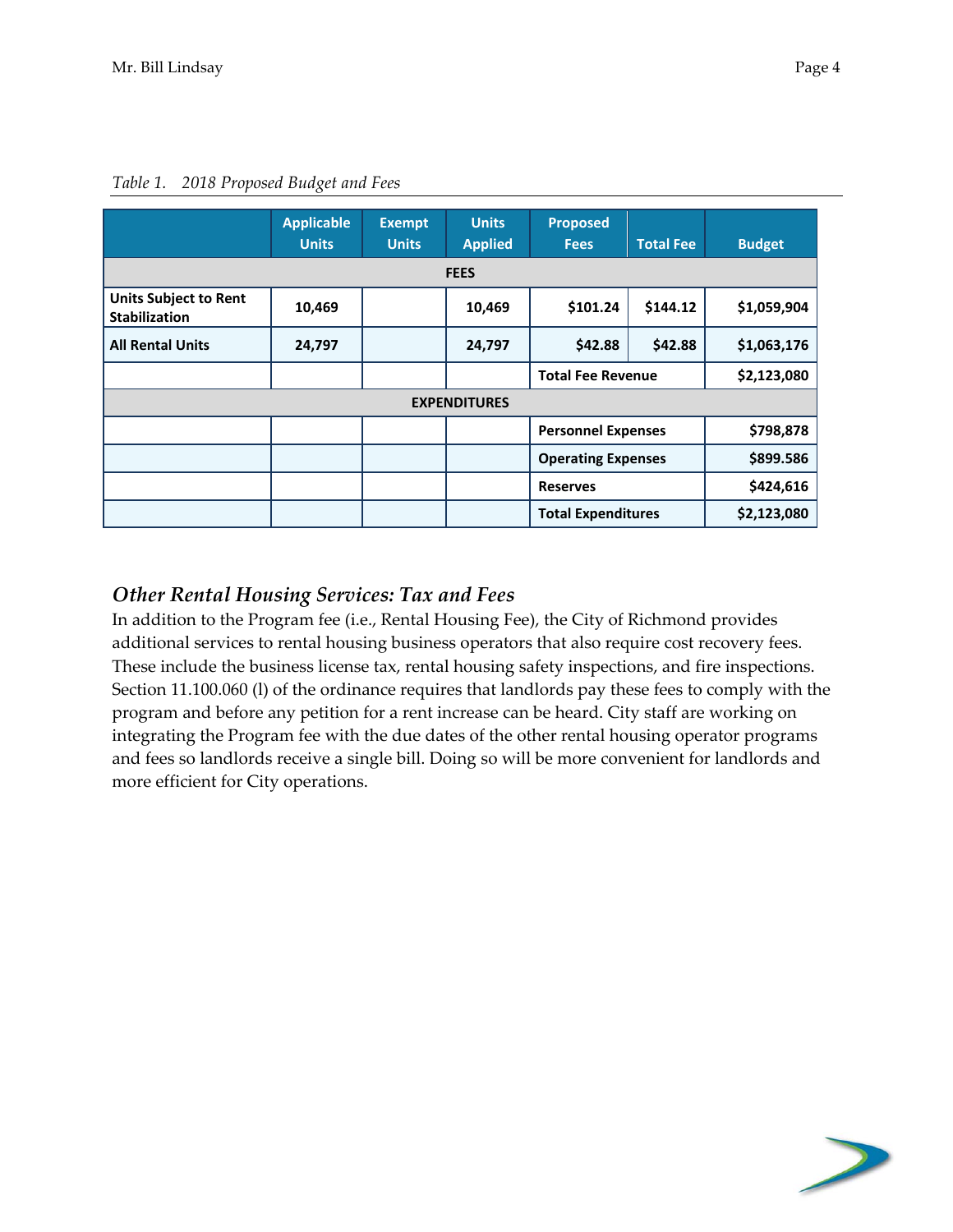# **Comparison with other Rent Stabilization Fees: Program and Services**

### *Program Fees*

The cost of rent stabilization programs throughout the state vary depending on the complexity of the programs; degree of oversight provided; size of the city; and subsidies from the general fund, grants or other related service fees charged. A summary of rent stabilization program fees is provided in Table 2 on the next page.

Berkeley, Santa Monica, and East Palo Alto charge higher fees as they provide a higher degree of oversight and track the rents charged for each program unit. The programs in those cities require landlords to report every change in tenancy and rent. The cities monitor rents very closely, and provide many support services for both landlords and tenants.

Based on our review, the City of West Hollywood's program elements appear to parallel those contemplated in the City of Richmond Program. West Hollywood tracks only new tenancies and does not track rents by unit. Not surprisingly, the proposed Program fee is similar to the West Hollywood program fee.

#### *Service Fees*

Several of the rent stabilization programs in the state charge service fees in addition to the program fee. For example, relocation process-related fees are occasionally charged. Those fees often cover just the cost of a relocation service to assist the displaced tenants. One or two cities offset their internal costs with such fees, but most internal costs are offset in the yearly rental unit fee as indicated here. Other cities charge fees for some hearing‐related petitions or for mediation services. As the program matures in the City of Richmond, the Board may choose to recommend additional fees as the policies of the Board are implemented and historical data is collected on the nature of the work required to support the program.

## **Conclusion**

Management Partners has proposed this fee program to provide the City of Richmond with a solid revenue stream for the initial months of operation to provide revenues necessary for the operation of Richmond Fair Rent, Just Cause for Eviction and Homeowner Protection program. Rate changes and additional fees may become necessary as the City accumulates historical data on the needs of the community and the program.

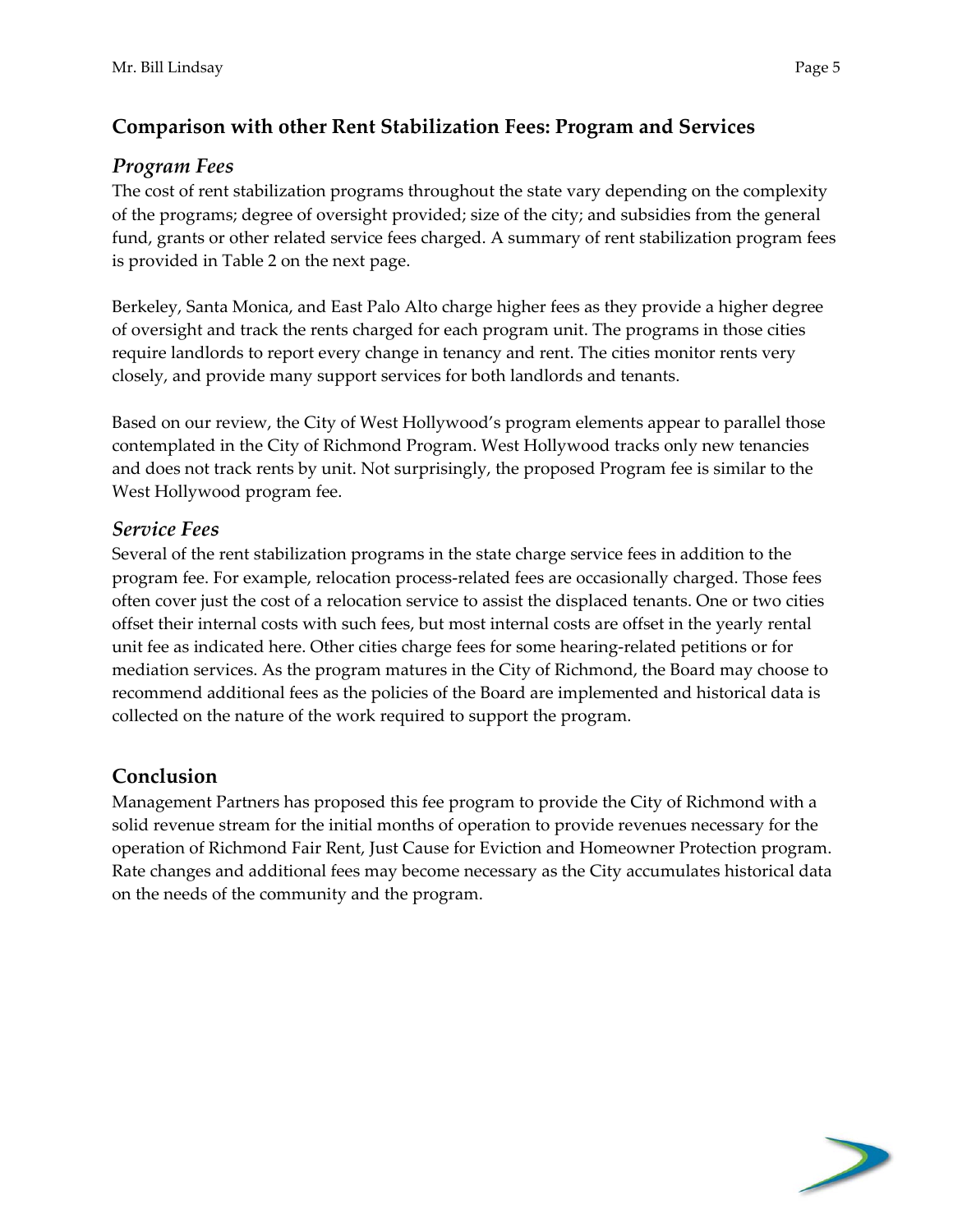|                                                        |                                                             | <b>Santa</b>                        | <b>East Palo</b> |                                 |                                     | <b>West</b>                                          |                                                       | <b>San</b>                                              |
|--------------------------------------------------------|-------------------------------------------------------------|-------------------------------------|------------------|---------------------------------|-------------------------------------|------------------------------------------------------|-------------------------------------------------------|---------------------------------------------------------|
|                                                        | <b>Berkeley</b>                                             | <b>Monica</b>                       | <b>Alto</b>      | <b>Los Angeles</b>              | <b>Oakland</b>                      | <b>Hollywood</b>                                     | <b>Alameda</b>                                        | <b>Francisco</b>                                        |
| <b>Program Budget</b>                                  | \$4,863,500                                                 | \$5,026,553                         | \$637,370        | \$22,347,942                    | \$2,950,000                         | \$1,900,000                                          | \$1,939,248                                           | \$6,942,409                                             |
| <b>Rent Stabilized</b><br><b>Units</b>                 | 19,093                                                      | 27,542                              | 2,325            | 631,000                         | 65,000                              | 16,805                                               | 14,899                                                | 173,000                                                 |
| Fees (per units)                                       | \$234/year                                                  | \$175/year                          | \$234/year       | \$25/year                       | \$68/year                           | \$120/year                                           | <b>New</b><br>program;<br>fees not yet<br>established | \$40<br>apartment;<br>\$20<br>residential<br>hotel room |
| Who pays the<br>fees?                                  | Landlord                                                    | Landlord                            | Landlord         | Landlord                        | Landlord                            | Landlord                                             | Not<br>established                                    | Landlord                                                |
| <b>Exemptions</b>                                      | Government<br>subsidized<br>housing, non-<br>profit housing | Government<br>subsidized<br>housing | All Section 8    | City-owned<br>Section 8<br>only | Government<br>subsidized<br>housing | Government<br>subsidized<br>housing                  | <b>Not</b><br>established                             | Government<br>subsidized<br>housing                     |
| <b>Portion Passed-</b><br>Through to<br><b>Tenants</b> | 50%; City may<br>reimburse<br>low-income<br>tenants         | 50%                                 | 50%              | 50%                             | 50%                                 | 50% (No pass<br>through for<br>Section 8<br>tenants) | Not yet<br>established                                | 50%                                                     |



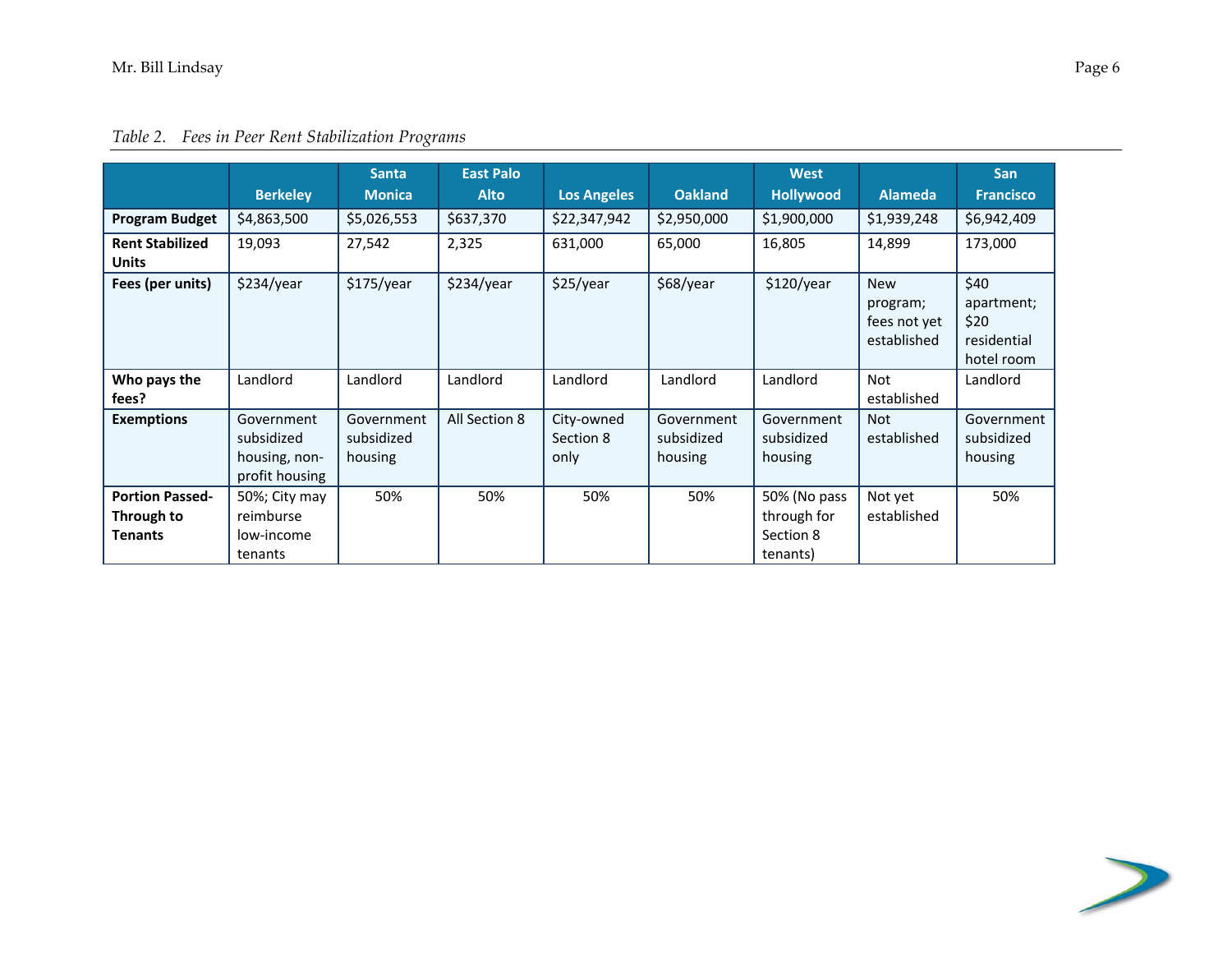|                     |                                                                             |                       |                            |                       |                            |                     |                        | <b>AMENDED FY</b>   |                                                                                                                                  |                      |                         |                      |                                      |                |                                       |
|---------------------|-----------------------------------------------------------------------------|-----------------------|----------------------------|-----------------------|----------------------------|---------------------|------------------------|---------------------|----------------------------------------------------------------------------------------------------------------------------------|----------------------|-------------------------|----------------------|--------------------------------------|----------------|---------------------------------------|
|                     |                                                                             |                       |                            |                       |                            |                     | <b>DRAFT FY</b>        | 2016/2017           |                                                                                                                                  |                      |                         |                      |                                      |                |                                       |
|                     |                                                                             |                       |                            |                       |                            |                     | 2017/2018              | (7 Months)          |                                                                                                                                  |                      |                         |                      |                                      |                |                                       |
| <b>REVENUE</b>      |                                                                             |                       |                            |                       |                            |                     |                        |                     |                                                                                                                                  |                      |                         |                      | <b>FEE COMPONENTS</b>                |                |                                       |
|                     |                                                                             |                       | Applicable<br><b>Units</b> | <b>Exempt Units</b>   | <b>Charged Units</b>       | Proposed<br>Fees    | <b>Costs Recovered</b> | <b>Proposed Fee</b> | <b>Cost Recovered</b>                                                                                                            |                      | <b>Program Fee Part</b> |                      | <b>Terminations Fee</b><br>Part      |                | <b>Rent Stabilization Fee</b><br>Part |
|                     | <b>Rent Stabilized Unit Fees</b>                                            |                       | 10469                      | 2008                  |                            | 8461 \$ 141.25      | 1,195,091              |                     |                                                                                                                                  |                      | l s<br>38.23            |                      | 11.88                                |                | 141.25                                |
|                     | <b>All Rental Unit Fees</b>                                                 |                       | 24797                      | 250                   | $24547$ \$                 | 50.12               | 1,230,264              | 46.87               | 1,150,433<br>I S.                                                                                                                |                      |                         |                      | <b>Total Non-Rent Stabilized Fee</b> |                | 50.12                                 |
|                     |                                                                             |                       |                            |                       |                            |                     | 2,425,355              |                     | 1,150,433                                                                                                                        |                      |                         |                      | <b>Total Rent Stabilized Fee</b>     |                | 191.37                                |
| <b>EXPENDITURES</b> |                                                                             |                       |                            |                       |                            |                     |                        |                     |                                                                                                                                  |                      | <b>COST ALLOCATION</b>  |                      |                                      |                |                                       |
|                     |                                                                             |                       |                            |                       |                            |                     | 2017-2018              | 2016-2017           |                                                                                                                                  |                      |                         |                      |                                      |                |                                       |
|                     | <b>Personnel - Salary &amp; Benefits</b>                                    |                       |                            |                       |                            |                     |                        |                     |                                                                                                                                  |                      |                         |                      |                                      |                |                                       |
|                     |                                                                             | Salary (Step 3)/      | <b>Annual Salary</b>       | <b>Benefits</b>       | <b>Annual Salary &amp;</b> | # of                |                        | <b>COMPENSATION</b> | <b>Salary Ranges</b>                                                                                                             | Alloc %              | Program                 | Alloc %              | <b>Terminations</b>                  | Alloc %        | Rent                                  |
|                     |                                                                             | <b>Month</b>          | (Months<br>Budgeted)       | (at 55% of<br>Salary) | <b>Benefits</b>            | employees<br>(FTE)  |                        |                     |                                                                                                                                  |                      |                         |                      |                                      |                |                                       |
|                     | <b>Possible Positions, Titles, &amp; Expenses</b>                           |                       | 12                         | 0.55                  |                            |                     |                        |                     | <b>Salary Assumptions</b>                                                                                                        |                      |                         |                      |                                      |                |                                       |
|                     | <b>Executive Director</b>                                                   | $11,554$ \$<br>Ŝ.     | 138,650                    | 76,258                | 214,908                    | 1                   | $214,908.12$ \$        | 68,225              | \$8,087 - \$12,873 (4 month estimate)                                                                                            | 50.0% \$             | 107,454                 | 10.0% \$             | 21,491                               | 40.0%          | 85,963                                |
|                     | Senior Management Analyst*                                                  | $8,247$ \$<br>I\$     | 98,964                     | $54,430$ \$           | 153,394                    | 1                   | $153,394.20$ \$        | 85,368              | \$7,158 \$7,496 \$7,868 \$8,247 \$8,657                                                                                          | 40.0% \$             | 61,358                  | 10.0% \$             | 15,339                               | 50.0%          | 76,697                                |
|                     | Management Analyst I/II*                                                    | $7,315$ \$<br>$\zeta$ | 87,780                     | $48,279$ \$           | 136,059                    | 1                   | 136,059.00             | 75,700              | \$6,357 \$6,674 \$6,977 \$7,315 \$7,684                                                                                          | 40.0% \$             | 54,424                  | 10.0% \$             | 13,606                               | 50.0%          | 68,030                                |
|                     | Management Analyst I/II*                                                    | S.<br>$7,315$ \$      | 87,780                     | 48,279                | 136,059                    | 1                   | 136,059.00             | 75,700              | \$6,357 \$6,674 \$6,977 \$7,315 \$7,684                                                                                          | 40.0% \$             | 54,424                  | 10.0% \$             | 13,606                               | 50.0%          | 68,030                                |
|                     | Associate/Administrative Analyst*                                           | $7,315$ \$<br>IS.     | 87,780                     | 48,279                | 136,059                    | 1                   | 136,059.00             |                     | \$4,910 \$5,115 \$5,360 \$5,602 \$5,873                                                                                          | 30.0% \$             | 40,818                  | 10.0% \$             | 13,606                               | 60.0%          | 81,635                                |
|                     | Admin Trainee *                                                             | $5,914$ \$            | 70,968                     | $39,032$ \$           | 110,000                    | 1                   | 110,000.40             | 61,293              | \$3,685 \$3,829 \$3,983 \$4,151 \$4,325                                                                                          | 30.0% \$             | 33,000                  | 10.0% \$             | 11,000                               | 60.0%          | 66,000                                |
|                     | Code Enforcement Officer I* (duties shall include the issuance of citations |                       |                            |                       |                            |                     |                        |                     |                                                                                                                                  | 100.0% \$            | 50,006                  |                      |                                      |                |                                       |
|                     | and liens for non-compliance with payment of fees approved by City          |                       |                            |                       |                            |                     |                        |                     |                                                                                                                                  |                      |                         |                      |                                      |                |                                       |
|                     | Council)<br>Admin Intern (P/T - 15 hrs./wk.)                                | 2,689<br>$1,292$ \$   | 32,262<br>Ŝ.               | $17,744$ \$           | 50,006                     | 0.5                 | 50,006.10<br>-Ŝ.       |                     | \$4,727 \$4,940 \$5,159 \$5,377 \$5,577                                                                                          |                      |                         |                      |                                      |                |                                       |
|                     | Admin Intern (P/T - 15 hrs./wk.)                                            | $1,292$ \$            | 15,506                     |                       |                            | 1<br>$\overline{1}$ | 15,505.56<br>15,505.56 | 8,295<br>8,295      | 15.54 17.20 18.81 20.51 22.07<br>15.54 17.20 18.81 20.51 22.07                                                                   | 30.0% \$             | 4,652<br>4,652          | 10.0% \$             | 1,551                                | 60.0%<br>60.0% | 9,303                                 |
|                     | <b>Overtime/Comp Time</b>                                                   |                       | 15,506                     |                       |                            |                     | 12,000.00              | 10,000              |                                                                                                                                  | 30.0% \$<br>30.0% \$ | 3,600                   | 10.0% \$<br>10.0% \$ | 1,551<br>1,200                       | 60.0%          | 9,303<br>7,200                        |
|                     | *Titles subject to final review by the Human Resources Department           |                       |                            |                       |                            |                     |                        |                     |                                                                                                                                  |                      |                         |                      |                                      |                |                                       |
|                     | <b>TOTAL PERSONNEL EXPENSES</b>                                             |                       |                            |                       |                            | 8.5                 | $979,497$ \$<br>-S     | 392,876             |                                                                                                                                  |                      | 414,386<br>l s          |                      | 92,949                               |                | 472,162                               |
|                     |                                                                             |                       |                            |                       |                            |                     |                        | <b>COSTS</b>        | <b>COMMENTS</b>                                                                                                                  |                      |                         |                      |                                      |                |                                       |
|                     | <b>Professional Services and Administrative Costs</b>                       |                       |                            |                       |                            |                     |                        |                     |                                                                                                                                  |                      |                         |                      |                                      |                |                                       |
|                     |                                                                             |                       |                            |                       |                            |                     |                        |                     |                                                                                                                                  |                      |                         |                      |                                      |                |                                       |
|                     | 400201 Professional Services                                                |                       |                            |                       |                            |                     |                        |                     |                                                                                                                                  |                      |                         |                      |                                      |                |                                       |
|                     | <b>Management Partners</b>                                                  |                       |                            |                       |                            |                     | 20,000                 |                     | 128,500 Analytical and policy development<br>support for program implementation                                                  | 40.0% \$             | 8,000                   | $10.0\%$ \$          | 2,000                                | 50.0%          | 10,000                                |
|                     | Relocation (OPC Contract)                                                   |                       |                            |                       |                            |                     | $10,000$ \$            |                     | 10,000 Relocation support services to assist<br>tenants who are relocated under City                                             | 40.0% \$             | 4,000                   | 10.0% \$             | 1,000                                | 50.0%          |                                       |
|                     |                                                                             |                       |                            |                       |                            |                     |                        |                     | ordinances.                                                                                                                      |                      |                         |                      |                                      |                | 5,000                                 |
|                     | <b>Mediation (Contract)</b>                                                 |                       |                            |                       |                            |                     | $60,000$ \$            |                     | 15,000 Mediation services to assist in the<br>resolution of general landlord/tenant<br>problems or other services as directed by | 40.0% \$             | 24,000                  | 10.0% \$             | 6,000                                | 50.0%          |                                       |
|                     |                                                                             |                       |                            |                       |                            |                     |                        |                     | the Board.                                                                                                                       |                      |                         |                      |                                      |                | 30,000                                |
|                     | <b>Hearing Officers (Contract)</b>                                          |                       |                            |                       |                            |                     | 80,000                 |                     | 20,000 Assumes 15 cases per month, 2 hours per<br>case @ \$220/hour.                                                             | 40.0% \$             | 32,000                  | $10.0\%$ \$          | 8,000                                | 50.0%          |                                       |
|                     |                                                                             |                       |                            |                       |                            |                     |                        |                     |                                                                                                                                  |                      |                         |                      |                                      |                | 40,000                                |
|                     | Outside Legal Counsel (Measure L litigation)                                |                       |                            |                       |                            |                     | $50,000$ \$            | 50,000              | Outside legal counsel to respond to                                                                                              | 40.0% \$             | 20,000                  | 10.0% \$             | 5,000                                | 50.0% \$       | 25,000                                |
|                     |                                                                             |                       |                            |                       |                            |                     |                        |                     | litigation pertaining to the Fair Rent, Just                                                                                     |                      |                         |                      |                                      |                |                                       |
|                     |                                                                             |                       |                            |                       |                            |                     |                        |                     | Cause for Eviction, and Homeowner                                                                                                |                      |                         |                      |                                      |                |                                       |
|                     |                                                                             |                       |                            |                       |                            |                     |                        |                     | Protection Ordinance. Previous litigation                                                                                        |                      |                         |                      |                                      |                |                                       |
|                     |                                                                             |                       |                            |                       |                            |                     |                        |                     | was dismissed without prejudice on<br>Saturday, May 6, 2017. Reflects estimate                                                   |                      |                         |                      |                                      |                |                                       |
|                     |                                                                             |                       |                            |                       |                            |                     |                        |                     | for anticipated future litigation.                                                                                               |                      |                         |                      |                                      |                |                                       |
|                     |                                                                             |                       |                            |                       |                            |                     |                        |                     |                                                                                                                                  |                      |                         |                      |                                      |                |                                       |

#### **AMENDED FISCAL YEAR 2016‐17 and DRAFT 2017‐18 RENT PROGRAM BUDGETS**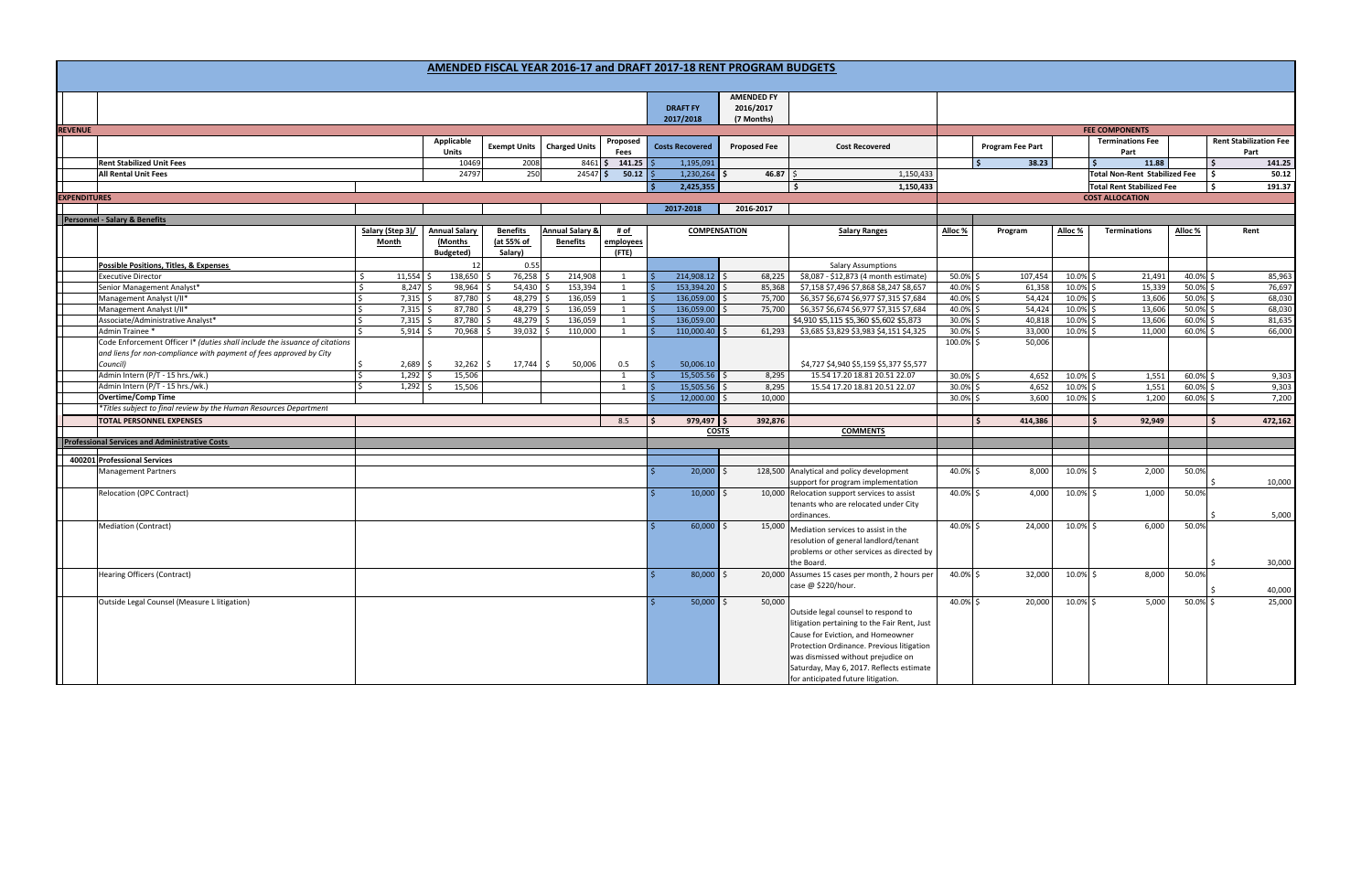| 160,000<br>50.0% \$<br>Rent Program Legal Counsel<br>40.0% \$<br>$10.0\%$ \$<br>Ŝ.<br>operations, reviewing regulations,<br>assisting with compliance and<br>enforcement of the Ordinance, Excess<br>Rent Complaints, Rent Adjustment<br>Petitions, and the hearing process.<br>Assumes approximately 12 hours per<br>week.<br>$30,000$ \$<br><b>Translation Services (Contract)</b><br>10,000<br>12,000<br>10.0% \$<br>3,000<br>50.0%\$<br>15,000<br>40.0% \$<br>Translation services to ensure that all<br>forms and notices are available in both<br>English and Spanish, at a minimum, and<br>for oral translation, as it may be<br>advantageous for administration.<br>20,000<br>5,000 LEAP Digital Rent Program Literacy<br>40.0% \$<br>8,000<br>10.0% \$<br>2,000<br>50.0% \$<br><b>Community Education</b><br>Ŝ.<br>Proposal & other outreach activities.<br>50.0% \$<br>400242 Mileage<br>1,000<br>40.0% \$<br>400<br>10.0% \$<br>100<br>Use of City pool car.<br><b>Training / Conferences</b><br>15,000<br>40.0% \$<br>6,000<br>10.0% \$<br>1,500<br>50.0% \$<br>Legal and professional trainings (e.g.<br>dispute resolution, handling of sensitive<br>information) for staff, attendance at<br>400243<br>conferences.<br>400244 Cell Phone<br>1,200<br>Assumed for (FY 2017-18.)<br>40.0% \$<br>480<br>10.0% \$<br>120<br>50.0% \$<br>200<br>80<br>50.0% \$<br>400262 Books & Subs<br>Educational and reference materials<br>40.0% \$<br>10.0%<br>20<br>2,000<br>800<br>200<br>40.0% \$<br>$10.0\%$ \$<br>50.0% \$<br><b>Ad &amp; Promotional materials</b><br>Posting of community events and other<br>1,000<br>400271<br>information in publications<br>112,687<br><b>Subtototal Professional Services &amp; Administrative Costs</b><br>584,894<br>298,500<br>179,760<br>. Ś<br><b>Information Technology Expenses</b><br>Startup Costs Year 1 and 2<br>29,500<br>50.0% \$<br>27,399 Estimated startup costs.<br>40.0% \$<br>11,800<br>10.0% \$<br>2,950<br>$50.0\%$<br>18,683<br>1,868<br>Annual IT Costs (Including replacement funding)<br>12,452 General PC software and costs<br>40.0% \$<br>7,473<br>10.0%<br>9,342<br>50.0% \$<br>40.0% \$<br>10.0% \$<br><b>IT Support</b><br>19,000 IT staff support not included in city cost<br>$48,183$ \$<br><b>Subtotal Information Technology Expenses</b><br>58,851<br>4,818<br>51,471.50<br>19,273<br>¢,<br>$\ddot{\phantom{0}}$<br><b>Other Operating Expenses</b><br>400231 Postage & Mailing<br>$75,000$ \$<br>50,000 Costs of mailing include production,<br>40.0% \$<br>30,000<br>10.0% \$<br>7,500<br>50.0% \$<br>printing, proofing, and postage (assumes<br>$\sim$ \$25,000 per mailing.)<br>10,000 Bulk printing of materials for public<br>$50,000$ \$<br>40.0% \$<br>20,000<br>10.0% \$<br>5,000<br>50.0% \$<br>400233 Copying & Duplicating<br>outreach and information<br>400304 Rental Exp - XEROX<br>$5,000$ \$<br>3,500<br>40.0% \$<br>2,000<br>10.0% \$<br>500<br>50.0% \$<br>Cost of rental and maintenance of Xerox<br>machines in 440 Civic Center Plaza.<br>400322 Misc. Exp<br>10,000<br>Miscellaneous expenses associated with<br>40.0% \$<br>4,000<br>10.0% \$<br>1,000<br>50.0% \$<br>program development and operations (FY<br>$2017-18.$<br>1,000 Cost of general office supplies,<br>$6,000$ \$<br>600<br>400341 Office Supplies and Furniture<br>40.0% \$<br>2,400<br>10.0% \$<br>50.0% \$<br>timestamp, and office furniture (e.g. desk<br>chairs.)<br><b>Subtotal Other Operating Expenses</b><br>$146,000$ \$<br>58,400<br>14,600<br>64,500<br>Š.<br>l \$<br>105,620<br>Cost Pool and Risk Management | Legal Services and/or Additional Legal Counsel |  | $135,494$ \$ | 20,000<br>Legal services to provide assistance to<br>Tenants that have paid the Maximum<br>Allowable Rent, are being evicted<br>(Unlawful Detainer), and are able to<br>provide evidence that their Landlord is no<br>in compliance with the Fair Rent, Just<br>Cause for Eviction, and Home Owner<br>Protection Ordinance, as may be<br>determined by policy of the Rent Board<br>(Contract or Employee). NOTE: FY17-18<br>.60 FTE (~3 days a week) Assistant City<br>Attorney salary and benefits, but does not<br>include cost pool or risk management. | $0.0\%$ \$ |        | 50.0% \$ | 67,747 | 50.0% \$ | 67,747  |
|--------------------------------------------------------------------------------------------------------------------------------------------------------------------------------------------------------------------------------------------------------------------------------------------------------------------------------------------------------------------------------------------------------------------------------------------------------------------------------------------------------------------------------------------------------------------------------------------------------------------------------------------------------------------------------------------------------------------------------------------------------------------------------------------------------------------------------------------------------------------------------------------------------------------------------------------------------------------------------------------------------------------------------------------------------------------------------------------------------------------------------------------------------------------------------------------------------------------------------------------------------------------------------------------------------------------------------------------------------------------------------------------------------------------------------------------------------------------------------------------------------------------------------------------------------------------------------------------------------------------------------------------------------------------------------------------------------------------------------------------------------------------------------------------------------------------------------------------------------------------------------------------------------------------------------------------------------------------------------------------------------------------------------------------------------------------------------------------------------------------------------------------------------------------------------------------------------------------------------------------------------------------------------------------------------------------------------------------------------------------------------------------------------------------------------------------------------------------------------------------------------------------------------------------------------------------------------------------------------------------------------------------------------------------------------------------------------------------------------------------------------------------------------------------------------------------------------------------------------------------------------------------------------------------------------------------------------------------------------------------------------------------------------------------------------------------------------------------------------------------------------------------------------------------------------------------------------------------------------------------------------------------------------------------------------------------------------------------------------------------------------------------------------------------------------------------------------------------------------------------------------------------------------------------------------------------------------------------------------|------------------------------------------------|--|--------------|------------------------------------------------------------------------------------------------------------------------------------------------------------------------------------------------------------------------------------------------------------------------------------------------------------------------------------------------------------------------------------------------------------------------------------------------------------------------------------------------------------------------------------------------------------|------------|--------|----------|--------|----------|---------|
|                                                                                                                                                                                                                                                                                                                                                                                                                                                                                                                                                                                                                                                                                                                                                                                                                                                                                                                                                                                                                                                                                                                                                                                                                                                                                                                                                                                                                                                                                                                                                                                                                                                                                                                                                                                                                                                                                                                                                                                                                                                                                                                                                                                                                                                                                                                                                                                                                                                                                                                                                                                                                                                                                                                                                                                                                                                                                                                                                                                                                                                                                                                                                                                                                                                                                                                                                                                                                                                                                                                                                                                                        |                                                |  |              | 40,000 Legal Counsel to assist with training, daily                                                                                                                                                                                                                                                                                                                                                                                                                                                                                                        |            | 64,000 |          | 16,000 |          | 80,000  |
|                                                                                                                                                                                                                                                                                                                                                                                                                                                                                                                                                                                                                                                                                                                                                                                                                                                                                                                                                                                                                                                                                                                                                                                                                                                                                                                                                                                                                                                                                                                                                                                                                                                                                                                                                                                                                                                                                                                                                                                                                                                                                                                                                                                                                                                                                                                                                                                                                                                                                                                                                                                                                                                                                                                                                                                                                                                                                                                                                                                                                                                                                                                                                                                                                                                                                                                                                                                                                                                                                                                                                                                                        |                                                |  |              |                                                                                                                                                                                                                                                                                                                                                                                                                                                                                                                                                            |            |        |          |        |          |         |
|                                                                                                                                                                                                                                                                                                                                                                                                                                                                                                                                                                                                                                                                                                                                                                                                                                                                                                                                                                                                                                                                                                                                                                                                                                                                                                                                                                                                                                                                                                                                                                                                                                                                                                                                                                                                                                                                                                                                                                                                                                                                                                                                                                                                                                                                                                                                                                                                                                                                                                                                                                                                                                                                                                                                                                                                                                                                                                                                                                                                                                                                                                                                                                                                                                                                                                                                                                                                                                                                                                                                                                                                        |                                                |  |              |                                                                                                                                                                                                                                                                                                                                                                                                                                                                                                                                                            |            |        |          |        |          | 10,000  |
|                                                                                                                                                                                                                                                                                                                                                                                                                                                                                                                                                                                                                                                                                                                                                                                                                                                                                                                                                                                                                                                                                                                                                                                                                                                                                                                                                                                                                                                                                                                                                                                                                                                                                                                                                                                                                                                                                                                                                                                                                                                                                                                                                                                                                                                                                                                                                                                                                                                                                                                                                                                                                                                                                                                                                                                                                                                                                                                                                                                                                                                                                                                                                                                                                                                                                                                                                                                                                                                                                                                                                                                                        |                                                |  |              |                                                                                                                                                                                                                                                                                                                                                                                                                                                                                                                                                            |            |        |          |        |          | 500     |
|                                                                                                                                                                                                                                                                                                                                                                                                                                                                                                                                                                                                                                                                                                                                                                                                                                                                                                                                                                                                                                                                                                                                                                                                                                                                                                                                                                                                                                                                                                                                                                                                                                                                                                                                                                                                                                                                                                                                                                                                                                                                                                                                                                                                                                                                                                                                                                                                                                                                                                                                                                                                                                                                                                                                                                                                                                                                                                                                                                                                                                                                                                                                                                                                                                                                                                                                                                                                                                                                                                                                                                                                        |                                                |  |              |                                                                                                                                                                                                                                                                                                                                                                                                                                                                                                                                                            |            |        |          |        |          | 7,500   |
|                                                                                                                                                                                                                                                                                                                                                                                                                                                                                                                                                                                                                                                                                                                                                                                                                                                                                                                                                                                                                                                                                                                                                                                                                                                                                                                                                                                                                                                                                                                                                                                                                                                                                                                                                                                                                                                                                                                                                                                                                                                                                                                                                                                                                                                                                                                                                                                                                                                                                                                                                                                                                                                                                                                                                                                                                                                                                                                                                                                                                                                                                                                                                                                                                                                                                                                                                                                                                                                                                                                                                                                                        |                                                |  |              |                                                                                                                                                                                                                                                                                                                                                                                                                                                                                                                                                            |            |        |          |        |          | 600     |
|                                                                                                                                                                                                                                                                                                                                                                                                                                                                                                                                                                                                                                                                                                                                                                                                                                                                                                                                                                                                                                                                                                                                                                                                                                                                                                                                                                                                                                                                                                                                                                                                                                                                                                                                                                                                                                                                                                                                                                                                                                                                                                                                                                                                                                                                                                                                                                                                                                                                                                                                                                                                                                                                                                                                                                                                                                                                                                                                                                                                                                                                                                                                                                                                                                                                                                                                                                                                                                                                                                                                                                                                        |                                                |  |              |                                                                                                                                                                                                                                                                                                                                                                                                                                                                                                                                                            |            |        |          |        |          | 100     |
|                                                                                                                                                                                                                                                                                                                                                                                                                                                                                                                                                                                                                                                                                                                                                                                                                                                                                                                                                                                                                                                                                                                                                                                                                                                                                                                                                                                                                                                                                                                                                                                                                                                                                                                                                                                                                                                                                                                                                                                                                                                                                                                                                                                                                                                                                                                                                                                                                                                                                                                                                                                                                                                                                                                                                                                                                                                                                                                                                                                                                                                                                                                                                                                                                                                                                                                                                                                                                                                                                                                                                                                                        |                                                |  |              |                                                                                                                                                                                                                                                                                                                                                                                                                                                                                                                                                            |            |        |          |        |          |         |
|                                                                                                                                                                                                                                                                                                                                                                                                                                                                                                                                                                                                                                                                                                                                                                                                                                                                                                                                                                                                                                                                                                                                                                                                                                                                                                                                                                                                                                                                                                                                                                                                                                                                                                                                                                                                                                                                                                                                                                                                                                                                                                                                                                                                                                                                                                                                                                                                                                                                                                                                                                                                                                                                                                                                                                                                                                                                                                                                                                                                                                                                                                                                                                                                                                                                                                                                                                                                                                                                                                                                                                                                        |                                                |  |              |                                                                                                                                                                                                                                                                                                                                                                                                                                                                                                                                                            |            |        |          |        |          | 292,447 |
|                                                                                                                                                                                                                                                                                                                                                                                                                                                                                                                                                                                                                                                                                                                                                                                                                                                                                                                                                                                                                                                                                                                                                                                                                                                                                                                                                                                                                                                                                                                                                                                                                                                                                                                                                                                                                                                                                                                                                                                                                                                                                                                                                                                                                                                                                                                                                                                                                                                                                                                                                                                                                                                                                                                                                                                                                                                                                                                                                                                                                                                                                                                                                                                                                                                                                                                                                                                                                                                                                                                                                                                                        |                                                |  |              |                                                                                                                                                                                                                                                                                                                                                                                                                                                                                                                                                            |            |        |          |        |          |         |
|                                                                                                                                                                                                                                                                                                                                                                                                                                                                                                                                                                                                                                                                                                                                                                                                                                                                                                                                                                                                                                                                                                                                                                                                                                                                                                                                                                                                                                                                                                                                                                                                                                                                                                                                                                                                                                                                                                                                                                                                                                                                                                                                                                                                                                                                                                                                                                                                                                                                                                                                                                                                                                                                                                                                                                                                                                                                                                                                                                                                                                                                                                                                                                                                                                                                                                                                                                                                                                                                                                                                                                                                        |                                                |  |              |                                                                                                                                                                                                                                                                                                                                                                                                                                                                                                                                                            |            |        |          |        |          | 14,750  |
|                                                                                                                                                                                                                                                                                                                                                                                                                                                                                                                                                                                                                                                                                                                                                                                                                                                                                                                                                                                                                                                                                                                                                                                                                                                                                                                                                                                                                                                                                                                                                                                                                                                                                                                                                                                                                                                                                                                                                                                                                                                                                                                                                                                                                                                                                                                                                                                                                                                                                                                                                                                                                                                                                                                                                                                                                                                                                                                                                                                                                                                                                                                                                                                                                                                                                                                                                                                                                                                                                                                                                                                                        |                                                |  |              |                                                                                                                                                                                                                                                                                                                                                                                                                                                                                                                                                            |            |        |          |        |          |         |
|                                                                                                                                                                                                                                                                                                                                                                                                                                                                                                                                                                                                                                                                                                                                                                                                                                                                                                                                                                                                                                                                                                                                                                                                                                                                                                                                                                                                                                                                                                                                                                                                                                                                                                                                                                                                                                                                                                                                                                                                                                                                                                                                                                                                                                                                                                                                                                                                                                                                                                                                                                                                                                                                                                                                                                                                                                                                                                                                                                                                                                                                                                                                                                                                                                                                                                                                                                                                                                                                                                                                                                                                        |                                                |  |              |                                                                                                                                                                                                                                                                                                                                                                                                                                                                                                                                                            |            |        |          |        |          | 24,092  |
|                                                                                                                                                                                                                                                                                                                                                                                                                                                                                                                                                                                                                                                                                                                                                                                                                                                                                                                                                                                                                                                                                                                                                                                                                                                                                                                                                                                                                                                                                                                                                                                                                                                                                                                                                                                                                                                                                                                                                                                                                                                                                                                                                                                                                                                                                                                                                                                                                                                                                                                                                                                                                                                                                                                                                                                                                                                                                                                                                                                                                                                                                                                                                                                                                                                                                                                                                                                                                                                                                                                                                                                                        |                                                |  |              |                                                                                                                                                                                                                                                                                                                                                                                                                                                                                                                                                            |            |        |          |        |          |         |
|                                                                                                                                                                                                                                                                                                                                                                                                                                                                                                                                                                                                                                                                                                                                                                                                                                                                                                                                                                                                                                                                                                                                                                                                                                                                                                                                                                                                                                                                                                                                                                                                                                                                                                                                                                                                                                                                                                                                                                                                                                                                                                                                                                                                                                                                                                                                                                                                                                                                                                                                                                                                                                                                                                                                                                                                                                                                                                                                                                                                                                                                                                                                                                                                                                                                                                                                                                                                                                                                                                                                                                                                        |                                                |  |              |                                                                                                                                                                                                                                                                                                                                                                                                                                                                                                                                                            |            |        |          |        |          | 37,500  |
|                                                                                                                                                                                                                                                                                                                                                                                                                                                                                                                                                                                                                                                                                                                                                                                                                                                                                                                                                                                                                                                                                                                                                                                                                                                                                                                                                                                                                                                                                                                                                                                                                                                                                                                                                                                                                                                                                                                                                                                                                                                                                                                                                                                                                                                                                                                                                                                                                                                                                                                                                                                                                                                                                                                                                                                                                                                                                                                                                                                                                                                                                                                                                                                                                                                                                                                                                                                                                                                                                                                                                                                                        |                                                |  |              |                                                                                                                                                                                                                                                                                                                                                                                                                                                                                                                                                            |            |        |          |        |          | 25,000  |
|                                                                                                                                                                                                                                                                                                                                                                                                                                                                                                                                                                                                                                                                                                                                                                                                                                                                                                                                                                                                                                                                                                                                                                                                                                                                                                                                                                                                                                                                                                                                                                                                                                                                                                                                                                                                                                                                                                                                                                                                                                                                                                                                                                                                                                                                                                                                                                                                                                                                                                                                                                                                                                                                                                                                                                                                                                                                                                                                                                                                                                                                                                                                                                                                                                                                                                                                                                                                                                                                                                                                                                                                        |                                                |  |              |                                                                                                                                                                                                                                                                                                                                                                                                                                                                                                                                                            |            |        |          |        |          | 2,500   |
|                                                                                                                                                                                                                                                                                                                                                                                                                                                                                                                                                                                                                                                                                                                                                                                                                                                                                                                                                                                                                                                                                                                                                                                                                                                                                                                                                                                                                                                                                                                                                                                                                                                                                                                                                                                                                                                                                                                                                                                                                                                                                                                                                                                                                                                                                                                                                                                                                                                                                                                                                                                                                                                                                                                                                                                                                                                                                                                                                                                                                                                                                                                                                                                                                                                                                                                                                                                                                                                                                                                                                                                                        |                                                |  |              |                                                                                                                                                                                                                                                                                                                                                                                                                                                                                                                                                            |            |        |          |        |          | 5,000   |
|                                                                                                                                                                                                                                                                                                                                                                                                                                                                                                                                                                                                                                                                                                                                                                                                                                                                                                                                                                                                                                                                                                                                                                                                                                                                                                                                                                                                                                                                                                                                                                                                                                                                                                                                                                                                                                                                                                                                                                                                                                                                                                                                                                                                                                                                                                                                                                                                                                                                                                                                                                                                                                                                                                                                                                                                                                                                                                                                                                                                                                                                                                                                                                                                                                                                                                                                                                                                                                                                                                                                                                                                        |                                                |  |              |                                                                                                                                                                                                                                                                                                                                                                                                                                                                                                                                                            |            |        |          |        |          | 3,000   |
|                                                                                                                                                                                                                                                                                                                                                                                                                                                                                                                                                                                                                                                                                                                                                                                                                                                                                                                                                                                                                                                                                                                                                                                                                                                                                                                                                                                                                                                                                                                                                                                                                                                                                                                                                                                                                                                                                                                                                                                                                                                                                                                                                                                                                                                                                                                                                                                                                                                                                                                                                                                                                                                                                                                                                                                                                                                                                                                                                                                                                                                                                                                                                                                                                                                                                                                                                                                                                                                                                                                                                                                                        |                                                |  |              |                                                                                                                                                                                                                                                                                                                                                                                                                                                                                                                                                            |            |        |          |        |          | 73,000  |
|                                                                                                                                                                                                                                                                                                                                                                                                                                                                                                                                                                                                                                                                                                                                                                                                                                                                                                                                                                                                                                                                                                                                                                                                                                                                                                                                                                                                                                                                                                                                                                                                                                                                                                                                                                                                                                                                                                                                                                                                                                                                                                                                                                                                                                                                                                                                                                                                                                                                                                                                                                                                                                                                                                                                                                                                                                                                                                                                                                                                                                                                                                                                                                                                                                                                                                                                                                                                                                                                                                                                                                                                        |                                                |  |              |                                                                                                                                                                                                                                                                                                                                                                                                                                                                                                                                                            |            |        |          |        |          |         |

| \$<br>179,760<br>% \$<br>% \$<br>% \$<br>11,800<br>7,473<br>$\overline{\phantom{0}}$<br>\$<br>19,273<br>%\$<br>30,000<br>$\ddot{\mathsf{s}}$<br>20,000<br>\$<br>2,000<br>\$<br>4,000 | 10.0% \$<br>10.0% \$<br>10.0% \$<br>10.0%<br>10.0%<br>10.0%<br>10.0% | \$<br>\$<br>\$<br>\$<br>\$ | 112,687<br>2,950<br>1,868<br>4,818<br>7,500<br>5,000<br>500<br>1,000   | 50.0%<br>50.0% \$<br>50.0% \$<br>50.0%<br>50.0%<br>50.0%<br>50.0% | \$<br>292,447<br>\$<br>14,750<br>9,342<br>\$<br>24,092<br>\$<br>37,500<br>25,000<br>\$<br>\$<br>2,500<br>5,000<br>\$ |
|--------------------------------------------------------------------------------------------------------------------------------------------------------------------------------------|----------------------------------------------------------------------|----------------------------|------------------------------------------------------------------------|-------------------------------------------------------------------|----------------------------------------------------------------------------------------------------------------------|
|                                                                                                                                                                                      |                                                                      |                            |                                                                        |                                                                   |                                                                                                                      |
|                                                                                                                                                                                      |                                                                      |                            |                                                                        |                                                                   |                                                                                                                      |
|                                                                                                                                                                                      |                                                                      |                            |                                                                        |                                                                   |                                                                                                                      |
|                                                                                                                                                                                      |                                                                      |                            |                                                                        |                                                                   |                                                                                                                      |
|                                                                                                                                                                                      |                                                                      |                            |                                                                        |                                                                   |                                                                                                                      |
|                                                                                                                                                                                      |                                                                      |                            |                                                                        |                                                                   |                                                                                                                      |
|                                                                                                                                                                                      |                                                                      |                            |                                                                        |                                                                   |                                                                                                                      |
|                                                                                                                                                                                      |                                                                      |                            |                                                                        |                                                                   |                                                                                                                      |
|                                                                                                                                                                                      |                                                                      |                            |                                                                        |                                                                   |                                                                                                                      |
|                                                                                                                                                                                      |                                                                      | \$                         |                                                                        |                                                                   |                                                                                                                      |
| 800                                                                                                                                                                                  | 10.0%                                                                | \$                         | 200                                                                    | 50.0%                                                             | \$<br>1,000                                                                                                          |
| 80                                                                                                                                                                                   |                                                                      | \$                         | 20                                                                     | 50.0%                                                             | \$<br>100                                                                                                            |
|                                                                                                                                                                                      |                                                                      |                            |                                                                        |                                                                   | \$<br>600                                                                                                            |
|                                                                                                                                                                                      |                                                                      |                            |                                                                        |                                                                   | 7,500                                                                                                                |
| 400                                                                                                                                                                                  |                                                                      |                            | 100                                                                    | 50.0%                                                             | 500<br>\$                                                                                                            |
| % \$<br>8,000                                                                                                                                                                        |                                                                      | \$                         | 2,000                                                                  | 50.0%                                                             | \$<br>10,000                                                                                                         |
|                                                                                                                                                                                      |                                                                      |                            |                                                                        |                                                                   |                                                                                                                      |
| $\zeta$                                                                                                                                                                              |                                                                      |                            |                                                                        |                                                                   | \$<br>15,000                                                                                                         |
| \$<br>64,000                                                                                                                                                                         | 10.0%                                                                | \$                         | 16,000                                                                 | 50.0%                                                             | \$<br>80,000                                                                                                         |
| % \$                                                                                                                                                                                 | 50.0% \$                                                             |                            | 67,747                                                                 | 50.0% \$                                                          | 67,747                                                                                                               |
|                                                                                                                                                                                      | 12,000<br>% \$<br>% \$<br>6,000<br>% ऽ<br>% ऽ<br>% ऽ<br>480          |                            | 10.0%<br>\$<br>10.0%<br>10.0%<br>\$ ا<br>10.0% \$<br>10.0% \$<br>10.0% | 3,000<br>1,500<br>120                                             | 50.0%<br>$50.0\%$ \$<br>50.0%                                                                                        |